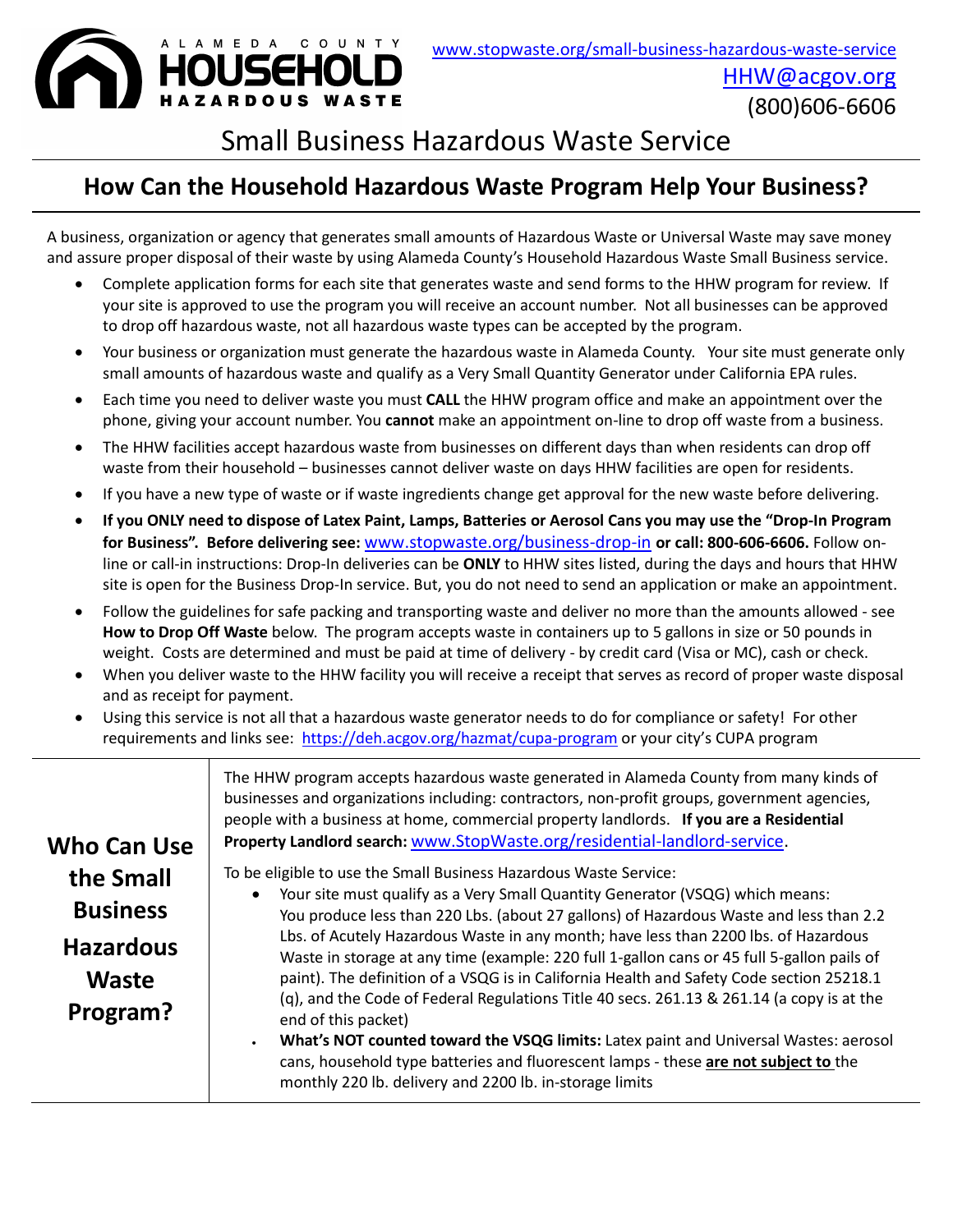

(800)606-6606

# Small Business Hazardous Waste Service

## **Set up Your Account and get Your Waste Approved**

**Complete the Certification Form, Information Form and Inventory Form in this packet.** The Certification Form is a legal document attesting that your site meets the criteria of a VSQG.

**Submit completed forms by e-mail: [HHW@acgov.org](mailto:HHW@acgov.org) or fax: 510-293-9374 or mail: Alameda County HHW VSQG, 1131 Harbor Bay Parkway, M/S 51701, Alameda, California 94502-6540**

The program may contact you by e-mail or phone if more information is needed about the waste or about your site.

the HHW program will review your completed forms, determine eligibility and mail you a confirmation with an account number, or inform you if you are not eligible.

| <b>Get an EPA</b><br><b>ID Number</b>                              | Your site needs an active EPA Identification Number to be approved.<br>If you have ONLY Latex paint or Universal Waste you do not need an EPA ID Number<br>Check if you already have an active EPA ID Number: https://hwts.dtsc.ca.gov/<br>Getting an EPA ID is easy and free. To get an EPA ID Number or re-activate an existing number<br>visit the California Environmental Protection Agency website:<br>https://dtsc.ca.gov/apply-for-hazardous-waste-epa-id-number/<br>To reactivate a number, see instructions at the bottom of the webpage<br>The website will help you determine the kind of EPA ID No. to apply for<br>If you do not use a computer you may get a Temporary EPA ID by calling: (800) 618-6942                                                                                                                                                                     |
|--------------------------------------------------------------------|---------------------------------------------------------------------------------------------------------------------------------------------------------------------------------------------------------------------------------------------------------------------------------------------------------------------------------------------------------------------------------------------------------------------------------------------------------------------------------------------------------------------------------------------------------------------------------------------------------------------------------------------------------------------------------------------------------------------------------------------------------------------------------------------------------------------------------------------------------------------------------------------|
| <b>Get Your</b><br><b>Waste</b><br><b>Approved for</b><br>Drop-Off | Complete the Inventory Form. The Fee Schedule lists typical wastes the HHW program accepts.<br>E-mail or call if you have questions. The HHW program may not be able to accept some types of<br>chemicals or waste. The HHW program may contact you with questions.<br>If waste listed on your Inventory Form is:<br>Not commonly available to the general public - send a Safety Data Sheet for laboratory or<br>industrial chemicals or uncommon products.<br>A mixture or waste produced by a manufacturing or other process - list the chemical<br>ingredients, their concentrations and describe the process on the Inventory Form<br>A contaminated material: rags, filter media, wipes, etc. - list chemical name and<br>approximate concentrations of any hazardous contaminant<br>Send a new Inventory Form if there is new waste or changes to ingredients or generating process. |
| Waste That\is<br>NQ.                                               | Wastes the Small Business Hazardous Waste Service does NOT accept:<br>Electronic Waste, appliances, trash or other solid waste<br>$\bullet$<br>Compressed gas (except for propane for camping or BBQ)<br>Sharps, medications or other biohazardous waste or Medical Waste, sewerage<br>$\bullet$<br><b>Explosive or radioactive material</b><br>Treated wood, asbestos, contaminated soil or LARGE DEBRIS from site clean-up,<br>demolition or lead paint removal activities<br>Unidentified waste - the program cannot accept uncharacterized industrial wastes or<br>unlabeled chemical containers.<br>If you use a recycler for wastes like photo chemicals, oil filters, used oil, antifreeze, shop rags<br>dry cleaning fluid, solvents, - keep using your recycler. The Small Business program is intended<br>for waste types which lack recycling alternatives.                      |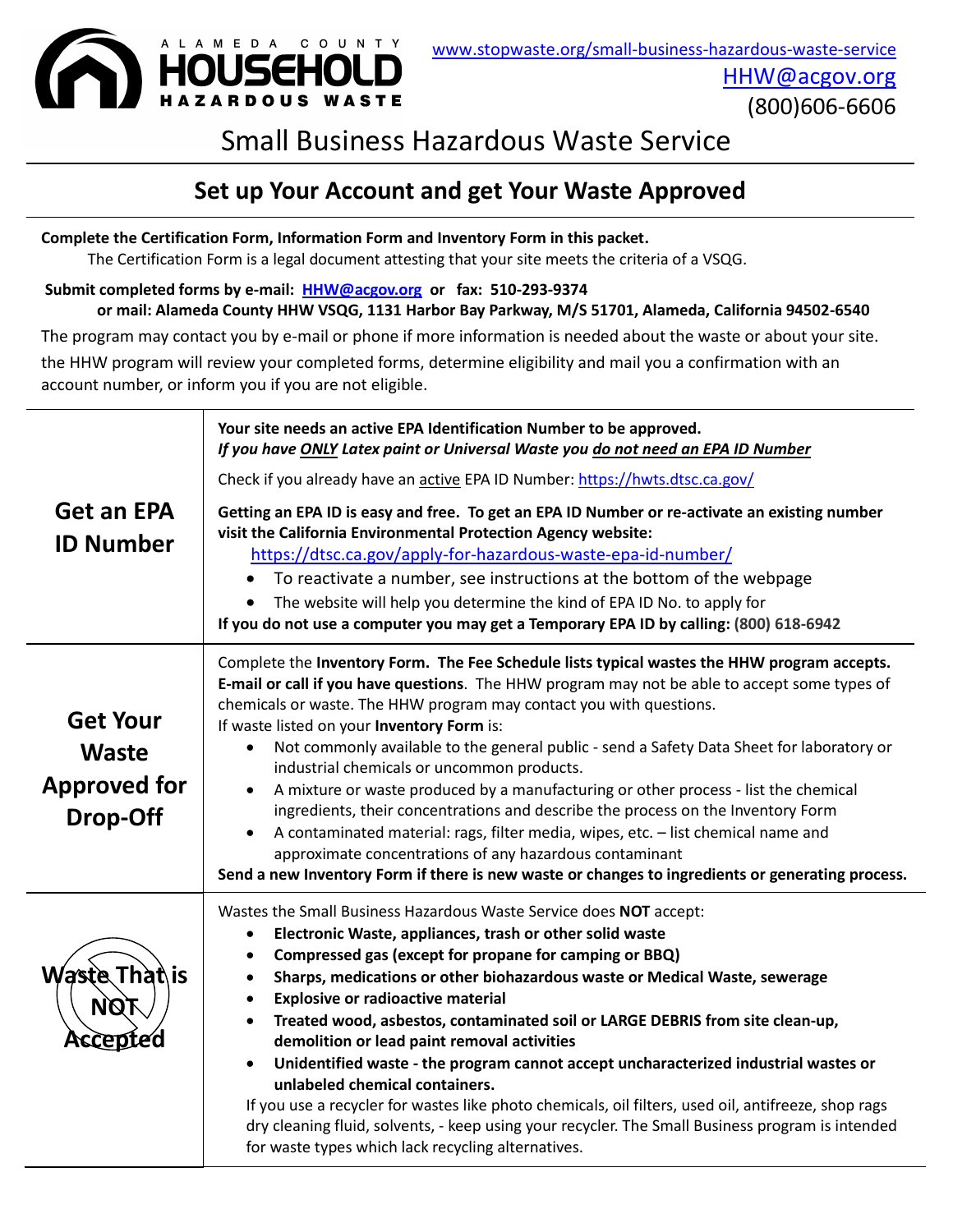

[HHW@acgov.org](mailto:HHW@acgov.org) (800)606-6606

# Small Business Hazardous Waste Service

# **How to Drop Off Waste**

| <b>Call to Make</b><br>an<br><b>Appointment</b>             | Call 800-606-6606 to schedule an appointment. No appointments can be made on-line.<br>Your application must be approved and you must have an account number.<br>Tell the HHW staff your account number, the site you want to deliver to, which wastes will be<br>delivered and if there is any new waste or changes to waste for delivery.<br>Small Business customers may NOT make an appointment on-line or deliver waste on days when<br>residents drop off waste from their household.<br>Changes to your business information? Send in a new Information Form, list your account #<br>Changes to business ownership? Send in New Information and Certification Forms, list account #<br>Changes to waste you need to deliver? Send in a new Inventory Form or contact the HHW office                                                                                                                                                                                                                                                                                                                                                                                                                                                                                                                                                        |
|-------------------------------------------------------------|--------------------------------------------------------------------------------------------------------------------------------------------------------------------------------------------------------------------------------------------------------------------------------------------------------------------------------------------------------------------------------------------------------------------------------------------------------------------------------------------------------------------------------------------------------------------------------------------------------------------------------------------------------------------------------------------------------------------------------------------------------------------------------------------------------------------------------------------------------------------------------------------------------------------------------------------------------------------------------------------------------------------------------------------------------------------------------------------------------------------------------------------------------------------------------------------------------------------------------------------------------------------------------------------------------------------------------------------------|
| <b>Costs and</b><br>How to Pay                              | Costs are determined, and payment is due at time of delivery - there is no billing<br>٠<br>A fee schedule is attached to help you estimate how much you may be charged.<br>٠<br>There is a \$25 minimum charge per delivery<br>٠<br>Payment is accepted by cash, check or credit card (Visa or MasterCard only).<br>$\bullet$<br>Credit card must be present and authorized for signature by the person delivering the<br>waste. For payment by check - deliveries to the Hayward, Livermore or Oakland HHW sites<br>make checks to: Alameda County Treasury - deliveries to the Fremont HHW facility make<br>checks to: Fremont Recycling and Transfer Station.                                                                                                                                                                                                                                                                                                                                                                                                                                                                                                                                                                                                                                                                                 |
| Limits on<br><b>Amounts</b><br>and Sizes                    | The maximum amount you may deliver per delivery and per month: 220 pounds of hazardous<br>waste and 2.2 pounds of extremely hazardous waste (see definition in legal citations below)<br>Monthly weight limits do not apply to: Latex paint, lamps, household type batteries or aerosol cans.<br>If delivering latex paint or batteries, deliver no more than 1000 pounds of these total per trip.<br>No container or item may be over 5 gallons size or weigh over 50 Lbs.                                                                                                                                                                                                                                                                                                                                                                                                                                                                                                                                                                                                                                                                                                                                                                                                                                                                      |
| <b>Safe</b><br><b>Containers</b><br>and<br><b>Transport</b> | Your organization must transport the waste your organization generates. Waste needs to<br>٠<br>be delivered by an employee of the organization. A contract or for-hire hauler cannot<br>deliver hazardous waste for another company.<br>Transport waste in containers that prevent leaks or breakage, are securely closed and in<br>$\bullet$<br>good condition with no hazardous residue on the outside of the container.<br>Each waste container must be impervious to, and not damaged by, the waste contents.<br>Waste with liquid or volatile ingredients must be in a hermetically sealed container. For a<br>dry solid waste with non-volatile ingredients a thick, sealed plastic bag up to 5 gallons in<br>size may be adequate. Waste that is sharp or that could break must be in a rigid puncture-<br>resistant container.<br>Do not mix waste types in the same container, prevent mixing of incompatible chemicals.<br>٠<br>Mark or label each container to indicate the contents.<br>٠<br>Pack, load and brace waste in vehicle to prevent movement, damage or spill. Prevent<br>incompatible wastes from mixing during transport.<br>HHW staff will unload waste. Remain in the vehicle unless asked to step out. Pack waste to<br>٠<br>be easily accessible to HHW staff, not in passenger area. The site will keep containers. |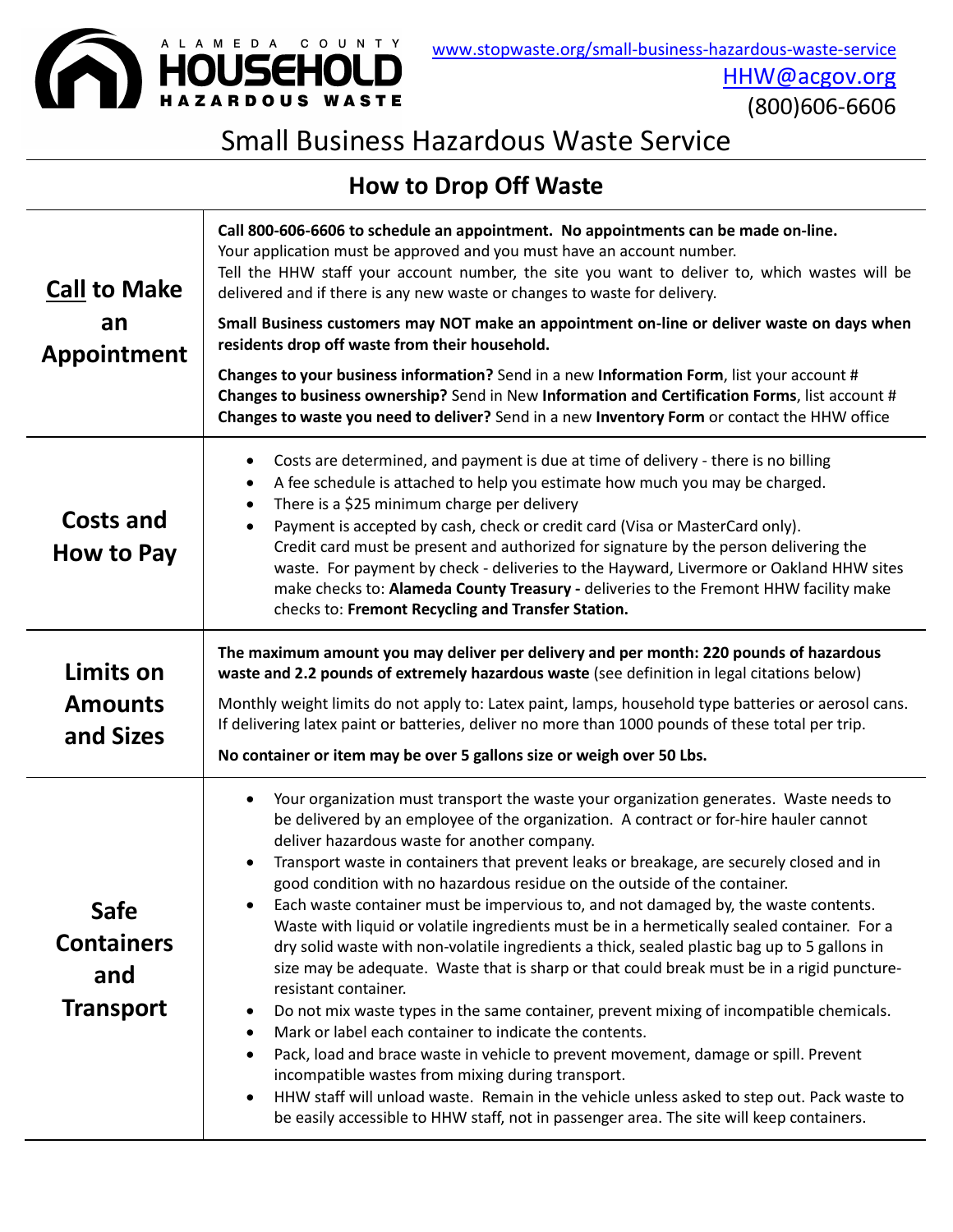

[HHW@acgov.org](mailto:HHW@acgov.org)

(800)606-6606

# Small Business Hazardous Waste Service

INFORMATION FORM

Type or print legibly

| <b>Business Name</b>                                      |                     |  |                                                         |                 |                                                                         |                |
|-----------------------------------------------------------|---------------------|--|---------------------------------------------------------|-----------------|-------------------------------------------------------------------------|----------------|
| <b>Mailing Address</b>                                    |                     |  |                                                         |                 |                                                                         |                |
|                                                           |                     |  |                                                         |                 |                                                                         |                |
| City                                                      |                     |  | Zip code                                                |                 |                                                                         | Unincorporated |
| Main Phone No.                                            |                     |  | <b>Fax Number</b>                                       |                 |                                                                         |                |
| Generating site (if<br>different from<br>Mailing address) |                     |  |                                                         |                 |                                                                         |                |
| City                                                      |                     |  | Zip code                                                |                 |                                                                         | Unincorporated |
| Main Phone No.                                            |                     |  | <b>Fax Number</b>                                       |                 |                                                                         |                |
| Owner/Principal<br>/Officer Name<br>Title                 |                     |  | <b>Contact Name</b><br>Title                            |                 |                                                                         |                |
| Phone Number:                                             |                     |  | Phone number:                                           |                 |                                                                         |                |
| <b>Email Address:</b>                                     |                     |  | <b>Email Address:</b>                                   |                 |                                                                         |                |
| Description of                                            |                     |  |                                                         |                 |                                                                         |                |
| business                                                  |                     |  |                                                         |                 |                                                                         |                |
|                                                           |                     |  |                                                         |                 |                                                                         |                |
| <b>EPA ID NUMBER</b>                                      |                     |  | Not necessary for latex paint<br>and/or universal waste |                 | <b>SIC CODE</b>                                                         |                |
| Business and/or<br>Contractors Lic. #                     |                     |  |                                                         | No <sub>2</sub> | Do you have a Hazardous<br>Materials Business Plan?<br>Yes <sup>?</sup> |                |
|                                                           | For Office Use Only |  |                                                         |                 |                                                                         |                |
| Reviewed By:                                              | Date:               |  | Entered By:                                             |                 | Date:                                                                   |                |
| <b>Customer Number assigned:</b>                          |                     |  | Confirmation sent:                                      |                 |                                                                         |                |
| Inventory required prior to each delivery:                |                     |  | Waste Type                                              |                 |                                                                         |                |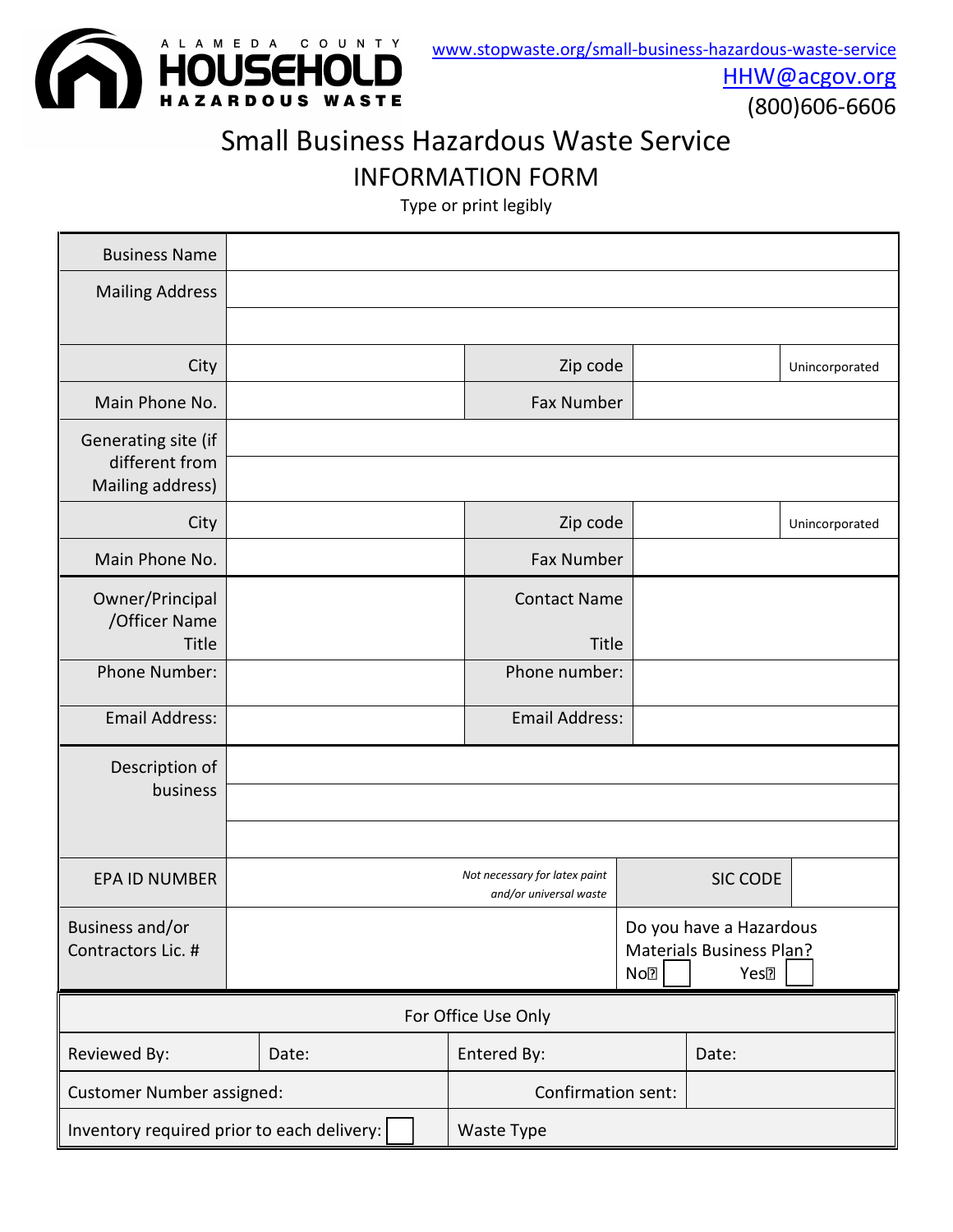

[HHW@acgov.org](mailto:HHW@acgov.org) (800)606-6606

# Small Business Hazardous Waste Service

FEE SCHEDULE FOR SMALL BUSINESS WASTE SERVICE

**\$ 25.00 minimum charge for each delivery. Payment required at time of delivery by credit card, cash or business check payable to: Alameda County Treasury (see instructions for delivery to Fremont). Credit card must be present and validated for signature by person delivering waste.**

| HAZARDOUS WASTES - limit 220 pounds per delivery/month                                                                                                                                                                                                                                                                                                     | Price        | Unit        |
|------------------------------------------------------------------------------------------------------------------------------------------------------------------------------------------------------------------------------------------------------------------------------------------------------------------------------------------------------------|--------------|-------------|
| PaintCare Eligible Paint: Oil and Non-Latex: stain, varnish, deck coating, floor paint (including elastomeric),<br>primer, sealer, undercoat, shellac, lacquer, varnish, urethanes & epoxy (single component), waterproofing<br>concrete/masonry/wood and repellents (no tar or bitumen-based) metal coatings, rust preventative, field and<br>lawn paints | \$0.10       | Pound       |
| Non PaintCare Paint, and Paint Related Materials: (Oil and Latex): ink, colorant & pigments, roofing tar,<br>adhesive, joint compound, glaze and other petroleum-based products, paint sludge, containers under 1 gallon of<br>oils, solvents and flammable liquids                                                                                        | \$1.00       | Pound       |
| Thinner, Solvents, Flammable liquids, Detergent liquids, Contaminated or mixed oil (non-PCB): Containers<br>one gallon and larger, 100% free flowing liquid                                                                                                                                                                                                | \$0.55       | Pound       |
| Chemicals, other than Toxic/Poisons: Acids, Bases, Oxidizers, Salts, Photo Chemicals, Cleaning Compounds,<br>Pool or spa Chemicals, Bleach, Laboratory Chemicals                                                                                                                                                                                           | \$2.40       | Pound       |
| Poison and Toxic materials: Liquids or solids; Pesticides, Herbicides, Fungicides, other Toxics                                                                                                                                                                                                                                                            | \$3.20       | Pound       |
| Lead Paint Chips, Contaminated Soil/Sorbents: suitable for Hazardous Waste landfill                                                                                                                                                                                                                                                                        | \$1.80       | Pound       |
| Lamp Ballasts: Magnetic transformer type under 15 lbs. (PCB and non-PCB)                                                                                                                                                                                                                                                                                   | \$1.00       | Pound       |
| Antifreeze - containers one quart or larger                                                                                                                                                                                                                                                                                                                | \$0.35       | Pound       |
| Photo Chemical Bulk Liquids (developers, fixers, stop baths) - containers 1 gallon or larger                                                                                                                                                                                                                                                               | \$0.70       | Pound       |
| Motor Oil, Lubricating Oil, Hydraulic Oil - containers one quart or larger                                                                                                                                                                                                                                                                                 | \$0.20       | Pound       |
| <b>Oil Filters</b>                                                                                                                                                                                                                                                                                                                                         | \$2.00       | Pound       |
| Flammable Solids, Fuel filters - Solids containing gasoline or other volatile organics, Other contaminated soil,<br>sorbents, media requiring incineration                                                                                                                                                                                                 | \$3.50       | Pound       |
| Mercury: Broken lamps, Mercury Containing Articles, Mercury Batteries, Spill debris, chemicals                                                                                                                                                                                                                                                             | \$18.00      | Pound       |
| Propane Tanks:1 lb. camping type, including MAAP, butane and "Gaz" cannisters                                                                                                                                                                                                                                                                              | \$2.50       | Pound       |
| Propane Tanks gas grill type (no vehicle tanks) - up to 20 lb. capacity<br>est. @ 20 Lb. ea.                                                                                                                                                                                                                                                               | \$12.50      | Each        |
| Lead Acid Auto, Motor Vehicle, Boat or Engine Batteries<br>est. @ 30 Lb. ea.                                                                                                                                                                                                                                                                               | \$5.00       | Each        |
| UNIVERSAL WASTES - not subject to 220 pound per delivery/month limits                                                                                                                                                                                                                                                                                      | <b>Price</b> | <b>Unit</b> |
| Aerosol Cans up to 16.4 oz.                                                                                                                                                                                                                                                                                                                                | \$1.80       | Pound       |
| Household Batteries, Alkaline, Ni Cad, NiMH, Lithium, Lion, Sealed Lead Acid (< 40AH Alarm, UPS, Back-up<br>power batteries) - no liquid electrolyte, no motive power batteries                                                                                                                                                                            | \$0.80       | Pound       |
| Damaged, Recalled Lithium Batteries (punctured, crushed, swollen lithium and lithium ion cells & packs)                                                                                                                                                                                                                                                    | \$15.00      | Pound       |
| Fluorescent lamps, intact: Straight tube lamps, $\geq 2$ ft.                                                                                                                                                                                                                                                                                               | \$2.00       | Pound       |
| Fluorescent lamps, intact: Compact Fluorescent Bulbs, D-tubes, U tubes, PL inserts, Small tubes, & Misc.<br>fluorescent lamps                                                                                                                                                                                                                              | \$3.00       | Pound       |
| HID Lamps, intact - Mercury Vapor, Sodium Vapor, headlight, arc, UV, Metal Halide                                                                                                                                                                                                                                                                          | \$4.00       | Pound       |
| LATEX PAINT - not subject to 220 pound per delivery/month limit                                                                                                                                                                                                                                                                                            | <b>Price</b> | <b>Unit</b> |
| Latex Paint - architectural paint                                                                                                                                                                                                                                                                                                                          | \$0.10       | Pound       |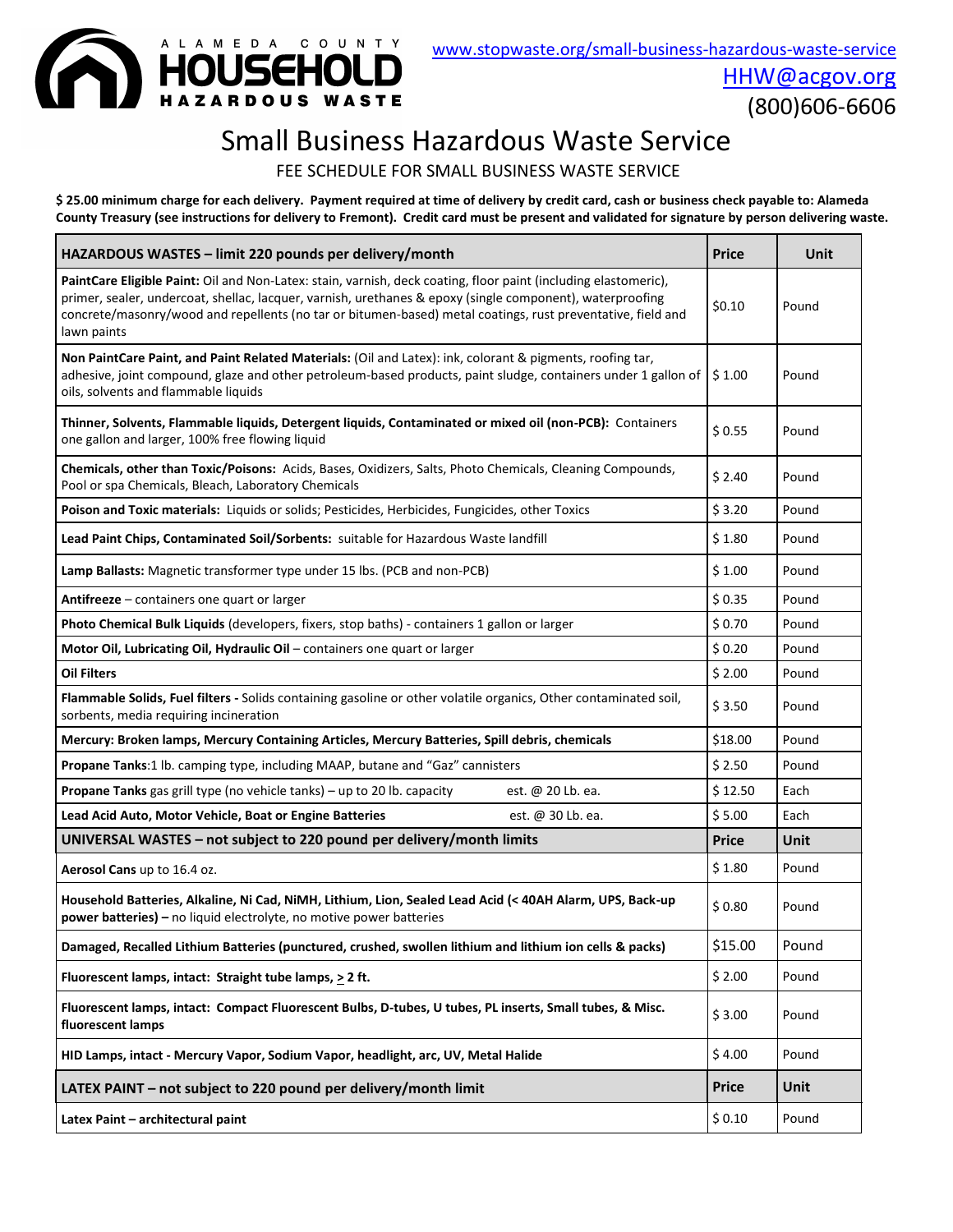

[HHW@acgov.org](mailto:HHW@acgov.org)

(800)606-6606

# Small Business Hazardous Waste Service INVENTORY FORM

Describe wastes for disposal on this sheet - type or print legibly Make copies if you have more waste types

|                                                  | Quantity in Lbs. or Gal. |                        |  |
|--------------------------------------------------|--------------------------|------------------------|--|
| <b>Waste Name and Description</b>                | One time<br>total        | Recurrent<br>per month |  |
|                                                  |                          |                        |  |
|                                                  |                          |                        |  |
|                                                  |                          |                        |  |
|                                                  |                          |                        |  |
|                                                  |                          |                        |  |
|                                                  |                          |                        |  |
|                                                  |                          |                        |  |
|                                                  |                          |                        |  |
|                                                  |                          |                        |  |
| The following items are not limited to 220 lbs.: |                          |                        |  |
| Latex Paint                                      |                          |                        |  |
| Fluorescent/Mercury Containing lamps             |                          |                        |  |
| <b>Household Batteries</b>                       |                          |                        |  |
| <b>Aerosol Cans</b>                              |                          |                        |  |

For recurrent waste streams use monthly quantity. Specify quantity in lbs. or gal. Make copies for more waste

For common household and building maintenance items a general description such as in the table below is OK. For laboratory or industrial chemicals and manufacturing wastes include a detailed description with chemical names or a SDS, or a laboratory analytical report.

| Paint           | <b>Adhesives</b> | <b>Auto</b>      | Garden             | Misc.              |
|-----------------|------------------|------------------|--------------------|--------------------|
| <b>Stain</b>    | Putty            | Fuel             | <b>Fertilizers</b> | Propane            |
| Shellac         | Caulk            | Waxes            | Ant Traps          | Household cleaners |
| Solvents        | Epoxy            | Motor Oil        | Pesticides         | Detergent          |
| <b>Thinners</b> | Mortar           | Oil Filters      | <b>Herbicides</b>  |                    |
| Latex paint     | Stucco           | <b>Batteries</b> | Rat Poison         | Inventory page     |
| Oil paint       | Cement           | Antifreeze       | Gopher Bait        | οt                 |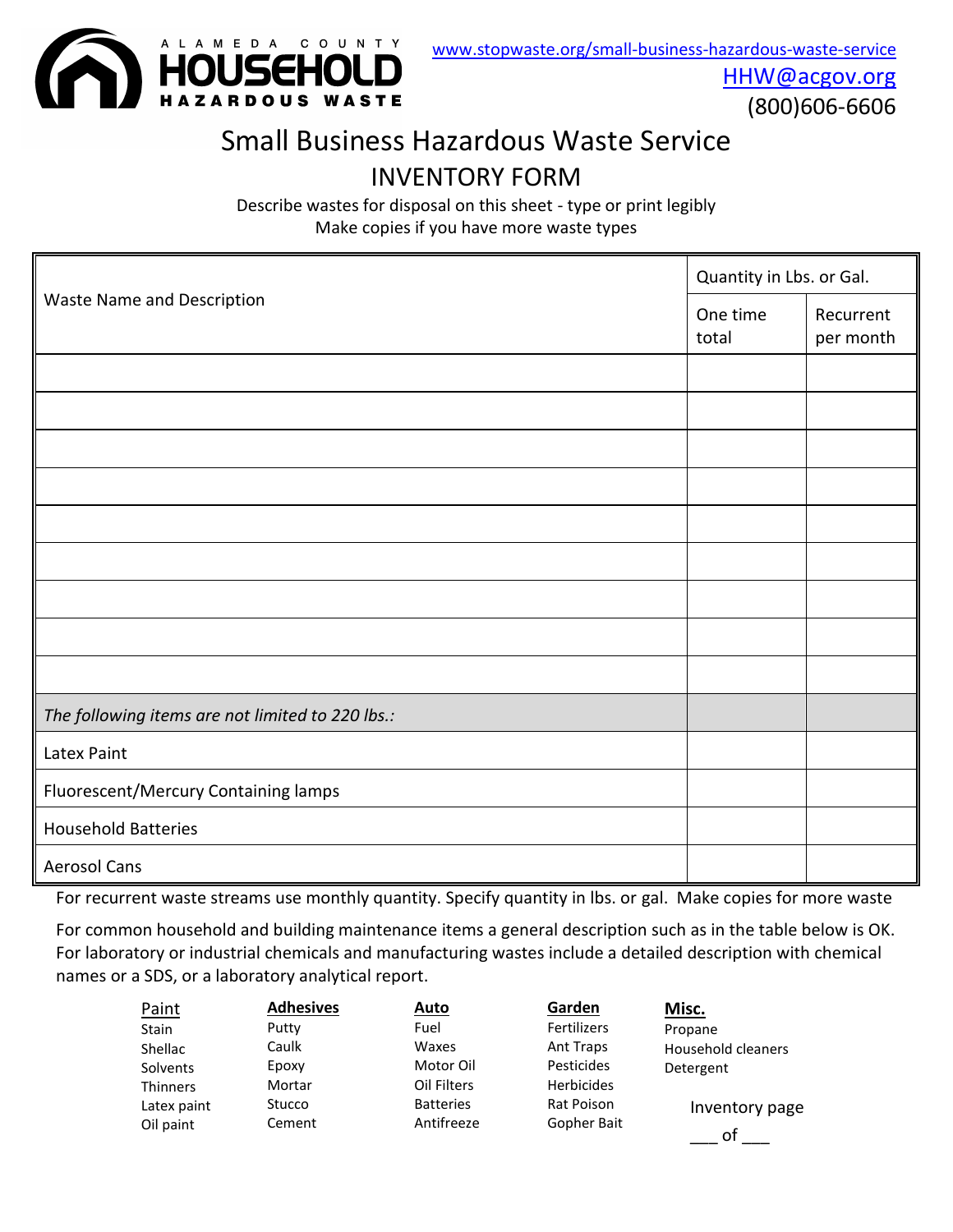[www.stopwaste.org/small-business-hazardous-waste-service](http://www.stopwaste.org/small-business-hazardous-waste-service)

[HHW@acgov.org](mailto:HHW@acgov.org)



(800)606-6606

# Small Business Hazardous Waste Service

#### **California Health and Safety Code Section 25218.1**

25218.1. For purposes of this article, the following terms have the following meaning (q) "Very small quantity generator" or "VSQG" means a generator that meets the criteria specified in Section 262.13 of Title 40 of the Code of Federal Regulations.

**Code of Federal Regulations 40 Section 262.13 --- Generator category determination**

A generator must determine its generator category. A generator's category is based on the amount of hazardous waste generated each month and may change from month to<br>month. This section sets forth procedures to determine w particular month, as defined in § 260.10 of this chapter.

(a) Generators of either acute hazardous waste or non-acute hazardous waste. A generator who either generates acute hazardous waste or non-acute hazardous waste in a<br>calendar month shall determine its generator category fo

(2) Subtracting from the total any amounts of waste exempt from counting as described in paragraphs (c) and (d) of this section; and

3) Determining the resulting generator category for the hazardous waste generated using Table 1 of this section.<br>(b) Generators of both acute and non-acute hazardous wastes. A generator who generates both acute hazardous w

month shall determine its generator category for that month by doing the following:

(1) Counting separately the total amount of acute hazardous waste and the total amount of non-acute hazardous waste generated in the calendar month;

(2) Subtracting from each total any amounts of waste exempt from counting as described in paragraphs (c) and (d) of this section;<br>(3) Determining separately the resulting generator categories for the quantities of acute an

(4) Comparing the resulting generator categories from paragraph (b)(3) of this section and applying the more stringent generator category to the accumulation and management of both non-acute hazardous waste and acute hazardous waste generated for that month.

#### Table 1 to § 262.13 - Generator Categories Based on Quantity of Waste Generated in a Calendar Month

| <b>Quantity of acute hazardous waste</b><br>generated in a calendar month | Quantity of residues from a cleanup<br><b>Quantity of non-acute hazardous</b><br>waste generated in a calendar<br>of acute hazardous waste<br>generated in a calendar month<br>month |               | <b>Generator category</b>     |
|---------------------------------------------------------------------------|--------------------------------------------------------------------------------------------------------------------------------------------------------------------------------------|---------------|-------------------------------|
| 1 kg                                                                      | Any amount                                                                                                                                                                           | Any amount    | Large quantity generator      |
| Any amount                                                                | $\geq 1,000$ kg                                                                                                                                                                      | Any amount    | Large quantity generator      |
| Any amount                                                                | Any amount                                                                                                                                                                           | $>100$ kg     | Large quantity generator      |
| $\leq 1$ kg                                                               | $> 100$ kg and $< 1,000$ kg                                                                                                                                                          | $\leq 100$ kg | Small quantity generator      |
| $\leq 1$ kg                                                               | $\leq 100$ kg                                                                                                                                                                        | $\leq 100$ kg | Very small quantity generator |

Code of Federal Regulations 40 Section 262.14 --- Conditions for exemption for a very small quantity generator.<br>(a) Provided that the very small quantity generator meets all the conditions for exemption listed in this sect generator is not subject to the requirements of parts 124, 262 (except §§ 262.10 through 262.14) through 268, and 270 of this chapter, and the notification requirements of section 3010 of RCRA and the very small quantity generator may accumulate hazardous waste on site without complying with such requirements. The conditions for exemption are as follows:

(1) In a calendar month the very small quantity generator generates less than or equal to the amounts specified in the definition of "very small quantity generator" in § 260.10 of this chapter;

(2) The very small quantity generator complies with § 262.11(a) through (d);

(3) If the very small quantity generator accumulates at any time greater than 1 kilogram (2.2 lbs) of acute hazardous waste or 100 kilograms (220 lbs) of any residue or contaminated soil, water, or other debris resulting from the cleanup of a spill, into or on any land or water, of any acute hazardous waste listed in §§ 261.31 or 261.33(e) of this chapter, all quantities of that acute hazardous waste are subject to the following additional conditions for exemption:

(i) Such waste is held on site for no more than 90 days beginning on the date when the accumulated wastes exceed the amounts provided above; and (ii) The conditions for exemption in § 262.17(a) through (g).

(4) If the very small quantity generator accumulates at any time 1,000 kilograms (2,200 lbs) or greater of non-acute hazardous waste, all quantities of that hazardous<br>waste are subject to the following additional condition

(i) Such waste is held on site for no more than 180 days, or 270 days, …, beginning on the date when the accumulated waste exceed the amounts provided above; (ii) The quantity of waste accumulated on site never exceeds 6,000 kilograms (13,200 lbs); and

(iii) The conditions for exemption in § 262.16(b)(2) through (f).

(5) A very small quantity generator that accumulates hazardous waste in amounts less than or equal to the limits in paragraphs (a)(3) and (4) of this section must either<br>treat or dispose of its hazardous waste in an on-sit (i) Permitted under part 270 of this chapter;

(ii) In interim status under parts 265 and 270 of this chapter;

(iii) Authorized to manage hazardous waste by a state with a hazardous waste management program approved under part 271 of this chapter;<br>(iv) Permitted, licensed, or registered by a state to manage municipal solid waste an

(v) Permitted, licensed, or registered by a state to manage non-municipal non-hazardous waste and, if managed in a non-municipal non-hazardous waste disposal unit,

is subject to the requirements in §§ 257.5 through 257.30 of this chapter; (vi) A facility which:

(A) Beneficially uses or reuses, or legitimately recycles or reclaims its waste; or

(B) Treats its waste prior to beneficial use or reuse, or legitimate recycling or reclamation;

(vii) For universal waste managed under part 273 of this chapter, a universal waste handler or destination facility subject to the requirements of part 273 ;<br>(viii) A large quantity generator under the control of the same the purposes of this section, means the power to direct the policies of the generator, whether by the ownership of stock, voting rights, or otherwise, except that<br>contractors who operate generator facilities on behalf of a (B) The very small quantity generator marks its container(s) of hazardous waste with:

(*1*) The words "Hazardous Waste"; and

(*2*) An indication of the hazards of the contents (examples include, but are not limited to, the applicable hazardous waste characteristic(s) (*i.e.,* ignitable, corrosive, reactive, toxic); hazard communication consistent with the Department of Transportation requirements at 49 CFR part 172 subpart E (labeling) or subpart F (placarding); a hazard statement or pictogram consistent with the Occupational Safety and Health Administration Hazard Communication Standard at 29 CFR 1910.1200; or a chemical hazard label consistent with the National Fire Protection Association code 704);

(ix) A reverse distributor (as defined in § 266.500), if the hazardous waste pharmaceutical is a potentially creditable hazardous waste pharmaceutical generated by a healthcare facility (as defined in § 266.500).

(x) A healthcare facility (as defined in § 266.500) that meets the conditions in §§ 266.502(I) and 266.503(b), as applicable, to accept non-creditable hazardous waste<br>pharmaceuticals and potentially creditable hazardous wa

.xi) For airbag waste, an airbag waste collection facility or a designated facility subject to the requirements of § 261.4(j) of this chapter.<br>.b) The placement of bulk or non-containerized liquid hazardous waste or hazard

(c) A very small quantity generator experiencing an episodic event may generate and accumulate hazardous waste in accordance with subpart L of this part in lieu of §§262.15, 262.16, and 262.17.

**California Health and Safety Code Section 25115.** 

"**Extremely hazardous waste"** means any hazardous waste or mixture of hazardous wastes which, if human exposure should occur, may likely result in death, disabling personal injury or serious illness caused by the hazardous waste or mixture of hazardous wastes because of its quantity, concentration, or chemical characteristics.